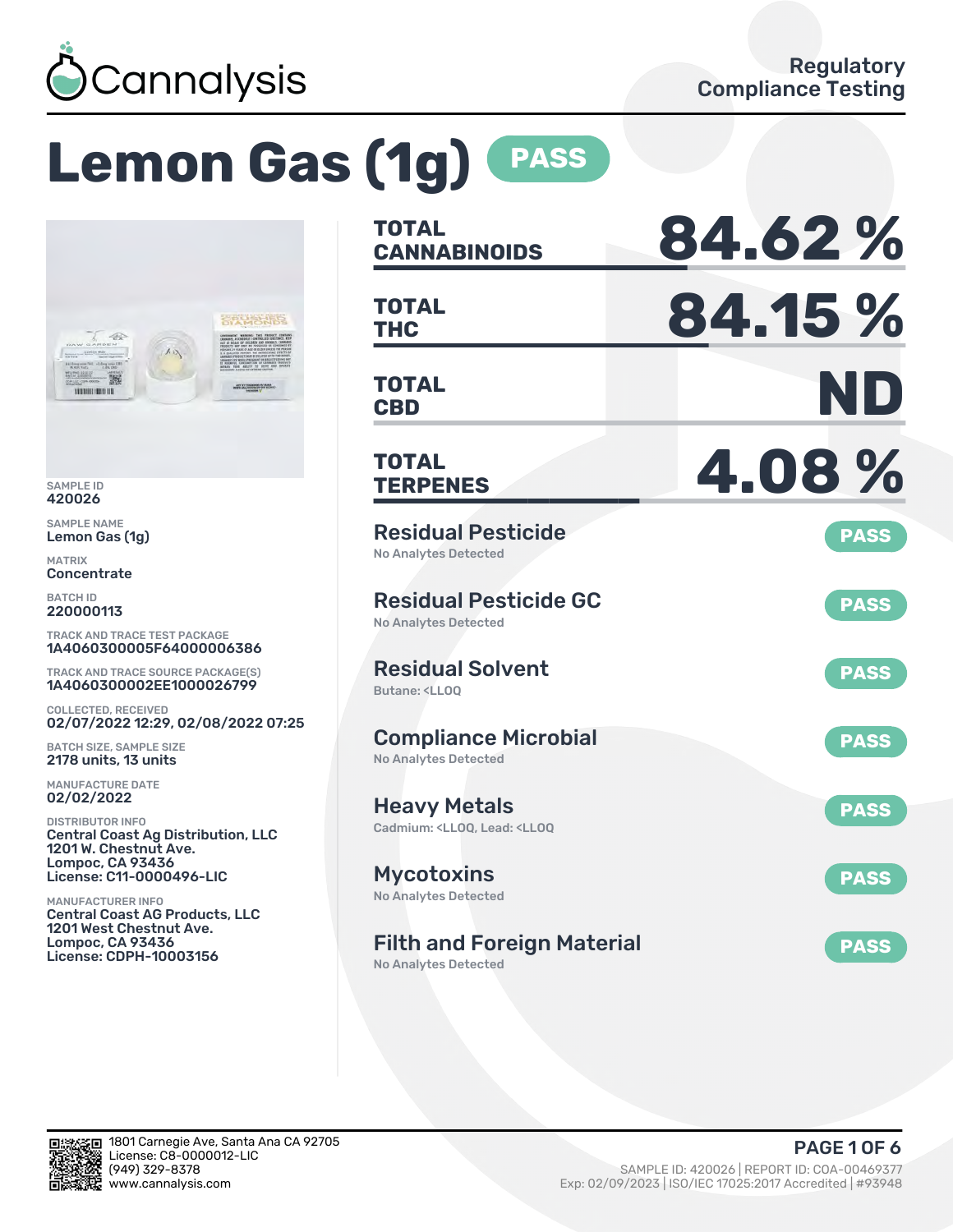

## CANNABINOID ANALYSIS

- $\bigoplus$  Total THC, CBD value(s) have been decarboxylated.
- Total Cannabinoid value(s) have been decarboxylated.  $\bf{0}$

| TOTAL THC:          | 841.5 mg/g (84.15 %), 841.5 mg per package |
|---------------------|--------------------------------------------|
| TOTAL CBD:          | ND.                                        |
| TOTAL CANNABINOIDS: | 846.2 mg/g (84.62 %)                       |

UNIT OF MEASUREMENT: Milligrams per Gram(mg/g)

| <b>RESULT</b>         | LOD    | <b>LLOO</b> | <b>ANALYTE</b>   | <b>RESULT</b> | <b>LOD</b> | LLOO   |
|-----------------------|--------|-------------|------------------|---------------|------------|--------|
| 955.6 mg/g (95.56 %)  | 0.5000 | 1.0000      | CBDa             | <b>ND</b>     | 0.5000     | 1.0000 |
| 3.530 mg/g (0.3530 %) |        | 1.0000      | CBD              | <b>ND</b>     | 0.5000     | 1.0000 |
| <b>ND</b>             | 0.5000 | 1.0000      | CBD <sub>v</sub> | <b>ND</b>     | 0.5000     | 1.0000 |
| <b>ND</b>             | 0.5000 | 1.0000      | CBCa             | <b>ND</b>     | 0.5000     | 1.0000 |
| 4.691 mg/g (0.4691%)  | 0.5000 | 1.0000      | <b>CBC</b>       | <b>ND</b>     | 0.5000     | 1.0000 |
| <b>ND</b>             | 0.5000 | 1.0000      | CBGa             | <b>ND</b>     | 0.5000     | 1.0000 |
| $<$ 1 mg/g            | 0.5000 | 1.0000      | <b>CBG</b>       | <b>ND</b>     | 0.5000     | 1.0000 |
| <b>ND</b>             | 0.5000 | 1.0000      |                  |               |            |        |
|                       |        | 0.5000      |                  |               |            |        |

#### ADDITIONAL INFORMATION

| Method:              | SOP-TECH-001 | Sample Prepped: 02/08/2022 16:54  | Sample Approved: 02/09/2022 13:24  |  |
|----------------------|--------------|-----------------------------------|------------------------------------|--|
| Instrument: UPLC-DAD |              | Sample Analyzed: 02/08/2022 17:17 | Prep-Analytical Batch: 35385-29222 |  |

# TERPENE ANALYSIS

| TOTAL TERPENES: |  |
|-----------------|--|
|-----------------|--|

40.82 mg/g (4.082 %)

| ANALYTE         | <b>RESULT</b>           |  |
|-----------------|-------------------------|--|
| 3-Carene        | ND                      |  |
| Alpha cedrene   | ND                      |  |
| Alpha pinene    | 1.973 mg/g (0.1973 %)   |  |
| Alpha terpineol | 1.751 mg/g $(0.1751\%)$ |  |
|                 |                         |  |

UNIT OF MEASUREMENT: Milligrams per Gram(mg/g)

| Alpha terpineol         | 1.75111197910.1751761                              | u.szou | U.OʻJ |
|-------------------------|----------------------------------------------------|--------|-------|
| Beta myrcene            | 10.76 mg/g (1.076 %)                               | 0.5000 | 1.000 |
| Borneol                 | ND                                                 | 1.000  | 2.500 |
| Camphor                 | ND                                                 | 0.1000 | 0.50  |
| Cedrol                  | ND                                                 | 0.5000 | 1.000 |
| Cis nerolidol           | ND                                                 | 2.500  | 5.000 |
| Fenchol                 | 2.692 mg/g $(0.2692\%)$                            | 0.5000 | 1.00C |
| Gamma terpinene         | ND                                                 | 0.1000 | 0.50  |
| Geranyl acetate         | ND.                                                | 0.1000 | 0.50( |
| Isoborneol              | ND                                                 | 0.5000 | 1.00C |
| Limonene                | 8.931 mg/g (0.8931%)                               | 0.5000 | 2.500 |
| Menthol                 | ND                                                 | 1.000  | 2.500 |
| Ocimene 2               | <lloo< td=""><td>0.3450</td><td>1.725</td></lloo<> | 0.3450 | 1.725 |
| P-mentha-1,5-diene ND   |                                                    | 0.5000 | 1.000 |
| Sabinene                | ND                                                 | 0.5000 | 1.000 |
| Trans beta farnesene ND |                                                    | 2.500  | 5.000 |
| Trans nerolidol         | ND                                                 | 0.5000 | 2.500 |
|                         |                                                    |        |       |





1801 Carnegie Ave, Santa Ana CA 92705 License: C8-0000012-LIC www.cannalysis.com Exp: 02/09/2023 | ISO/IEC 17025:2017 Accredited | #93948

PAGE 2 OF 6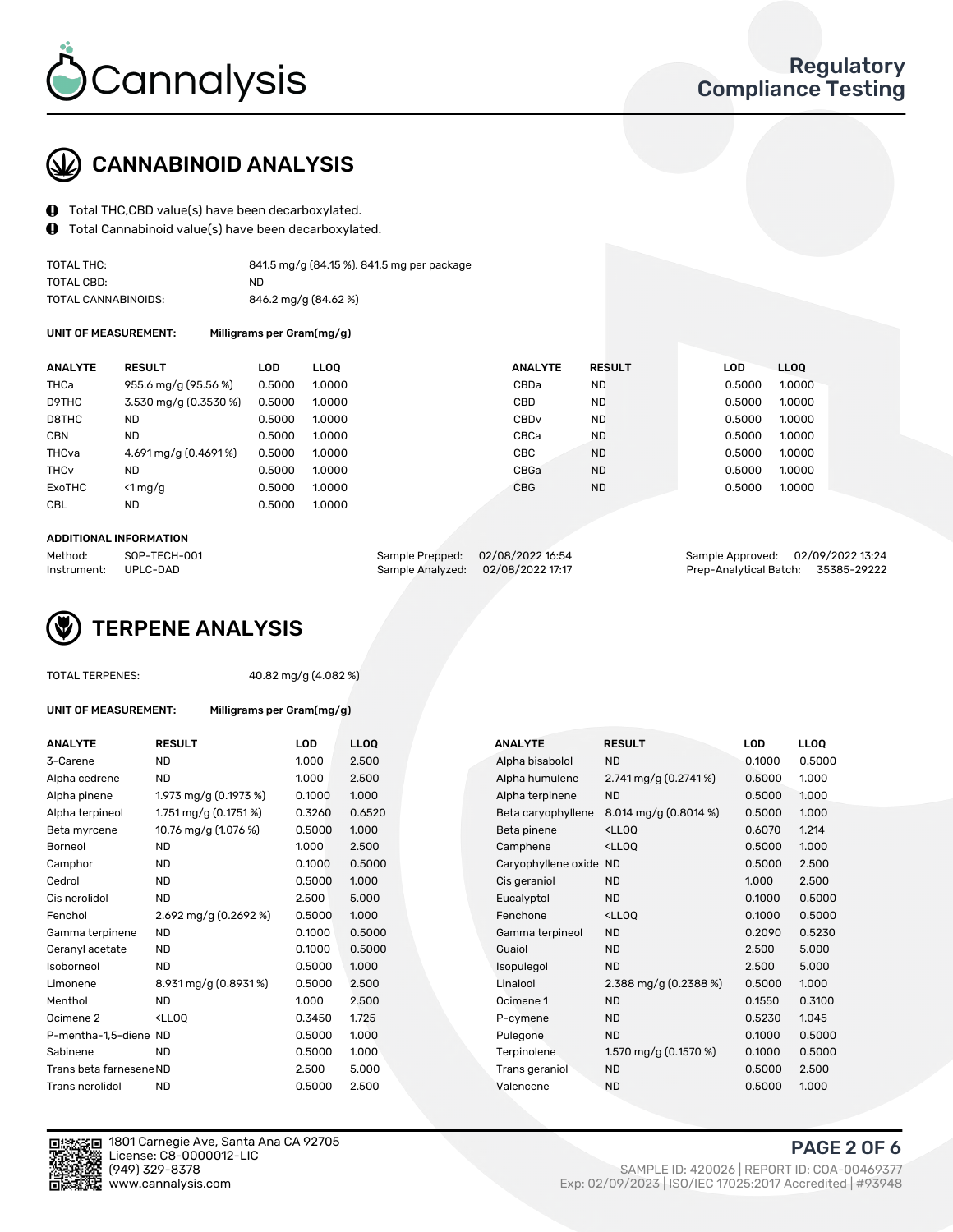

## Regulatory Compliance Testing

#### ADDITIONAL INFORMATION

Method: SOP-TECH-027 Sample Prepped: 02/08/2022 11:10 Sample Approved: 02/09/2022 10:46 Prep-Analytical Batch: 35367-29205



RESIDUAL PESTICIDE ANALYSIS PASS

UNIT OF MEASUREMENT: Micrograms per Gram(ug/g)

| <b>ANALYTE</b>    | <b>RESULT</b> | LOD    | LL <sub>OO</sub> | <b>ACTION LEVEL</b> |      | <b>ANALYTE</b>      | <b>RESULT</b> | <b>LOD</b> | <b>LLOQ</b> | <b>ACTION LEVEL</b> |      |
|-------------------|---------------|--------|------------------|---------------------|------|---------------------|---------------|------------|-------------|---------------------|------|
| Abamectin         | <b>ND</b>     | 0.0200 | 0.0400           | 0.1000              | Pass | Acephate            | <b>ND</b>     | 0.0200     | 0.0400      | 0.1000              | Pass |
| Acequinocyl       | <b>ND</b>     | 0.0200 | 0.0400           | 0.1000              | Pass | Acetamiprid         | <b>ND</b>     | 0.0200     | 0.0400      | 0.1000              | Pass |
| Aldicarb          | <b>ND</b>     | 0.0200 | 0.0400           | 0.0                 | Pass | Azoxystrobin        | <b>ND</b>     | 0.0200     | 0.0400      | 0.1000              | Pass |
| Bifenazate        | <b>ND</b>     | 0.0200 | 0.0400           | 0.1000              | Pass | <b>Bifenthrin</b>   | <b>ND</b>     | 0.0200     | 0.0400      | 3.000               | Pass |
| <b>Boscalid</b>   | <b>ND</b>     | 0.0200 | 0.0400           | 0.1000              | Pass | Carbaryl            | <b>ND</b>     | 0.0200     | 0.0400      | 0.5000              | Pass |
| Carbofuran        | <b>ND</b>     | 0.0200 | 0.0400           | 0.0                 | Pass | Chlorantraniliprole | <b>ND</b>     | 0.0200     | 0.0400      | 10.00               | Pass |
| Clofentezine      | <b>ND</b>     | 0.0200 | 0.0400           | 0.1000              | Pass | Coumaphos           | <b>ND</b>     | 0.0200     | 0.0400      | 0.0                 | Pass |
| Cyfluthrin        | <b>ND</b>     | 0.4000 | 1.000            | 2.000               | Pass | Cypermethrin        | <b>ND</b>     | 0.4000     | 1.000       | 1.000               | Pass |
| Daminozide        | <b>ND</b>     | 0.0200 | 0.0400           | 0.0                 | Pass | Diazinon            | <b>ND</b>     | 0.0200     | 0.0400      | 0.1000              | Pass |
| <b>Dichlorvos</b> | <b>ND</b>     | 0.0200 | 0.0400           | 0.0                 | Pass | Dimethoate          | <b>ND</b>     | 0.0200     | 0.0400      | 0.0                 | Pass |
| Dimethomorph      | <b>ND</b>     | 0.0200 | 0.0400           | 2.000               | Pass | <b>Ethoprophos</b>  | <b>ND</b>     | 0.0200     | 0.0400      | 0.0                 | Pass |
| Etofenprox        | <b>ND</b>     | 0.0200 | 0.0400           | 0.0                 | Pass | Etoxazole           | <b>ND</b>     | 0.0200     | 0.0400      | 0.1000              | Pass |
| Fenhexamid        | <b>ND</b>     | 0.0200 | 0.0400           | 0.1000              | Pass | Fenoxycarb          | <b>ND</b>     | 0.0200     | 0.0400      | 0.0                 | Pass |
| Fenpyroximate     | <b>ND</b>     | 0.0200 | 0.0400           | 0.1000              | Pass | Fipronil            | <b>ND</b>     | 0.0400     | 0.1000      | 0.0                 | Pass |
| Flonicamid        | <b>ND</b>     | 0.0200 | 0.0400           | 0.1000              | Pass | Fludioxonil         | <b>ND</b>     | 0.0200     | 0.0400      | 0.1000              | Pass |
| Hexythiazox       | <b>ND</b>     | 0.0200 | 0.0400           | 0.1000              | Pass | Imazalil            | <b>ND</b>     | 0.0200     | 0.0400      | 0.0                 | Pass |
| Imidacloprid      | <b>ND</b>     | 0.0200 | 0.0400           | 5.000               | Pass | Kresoxim methyl     | <b>ND</b>     | 0.0200     | 0.0400      | 0.1000              | Pass |
| Malathion         | <b>ND</b>     | 0.0200 | 0.0400           | 0.5000              | Pass | Metalaxyl           | <b>ND</b>     | 0.0200     | 0.0400      | 2.000               | Pass |
| Methiocarb        | <b>ND</b>     | 0.0200 | 0.0400           | 0.0                 | Pass | Methomyl            | <b>ND</b>     | 0.0200     | 0.0400      | 1.000               | Pass |
| Mevinphos         | <b>ND</b>     | 0.0200 | 0.0400           | 0.0                 | Pass | Myclobutanil        | <b>ND</b>     | 0.0200     | 0.0400      | 0.1000              | Pass |
| Naled             | <b>ND</b>     | 0.0200 | 0.0400           | 0.1000              | Pass | Oxamyl              | <b>ND</b>     | 0.0200     | 0.0400      | 0.5000              | Pass |
| Paclobutrazol     | <b>ND</b>     | 0.0200 | 0.0400           | 0.0                 | Pass | Permethrins         | <b>ND</b>     | 0.0400     | 0.1000      | 0.5000              | Pass |
| Phosmet           | <b>ND</b>     | 0.0200 | 0.0400           | 0.1000              | Pass | Piperonyl butoxide  | <b>ND</b>     | 0.0200     | 0.0400      | 3.000               | Pass |
| Prallethrin       | <b>ND</b>     | 0.0200 | 0.0400           | 0.1000              | Pass | Propiconazole       | <b>ND</b>     | 0.0200     | 0.0400      | 0.1000              | Pass |
| Propoxur          | <b>ND</b>     | 0.0200 | 0.0400           | 0.0                 | Pass | Pyrethrins          | <b>ND</b>     | 0.0200     | 0.0400      | 0.5000              | Pass |
| Pyridaben         | <b>ND</b>     | 0.0200 | 0.0400           | 0.1000              | Pass | Spinetoram          | <b>ND</b>     | 0.0200     | 0.0400      | 0.1000              | Pass |
| Spinosad          | <b>ND</b>     | 0.0300 | 0.0700           | 0.1000              | Pass | Spiromesifen        | <b>ND</b>     | 0.0200     | 0.0400      | 0.1000              | Pass |
| Spirotetramat     | <b>ND</b>     | 0.0200 | 0.0400           | 0.1000              | Pass | Spiroxamine         | <b>ND</b>     | 0.0200     | 0.0400      | 0.0                 | Pass |
| Tebuconazole      | <b>ND</b>     | 0.0200 | 0.0400           | 0.1000              | Pass | Thiacloprid         | <b>ND</b>     | 0.0200     | 0.0400      | 0.0                 | Pass |
| Thiamethoxam      | <b>ND</b>     | 0.0200 | 0.0400           | 5.000               | Pass | Trifloxystrobin     | <b>ND</b>     | 0.0200     | 0.0400      | 0.1000              | Pass |

### ADDITIONAL INFORMATION

Method: SOP-TECH-002 Sample Prepped: 02/08/2022 14:01 Sample Approved: 02/09/2022 13:31<br>Instrument: LC-MS/MS Sample Analyzed: 02/08/2022 14:37 Prep-Analytical Batch: 35377-29217 Prep-Analytical Batch: 35377-29217

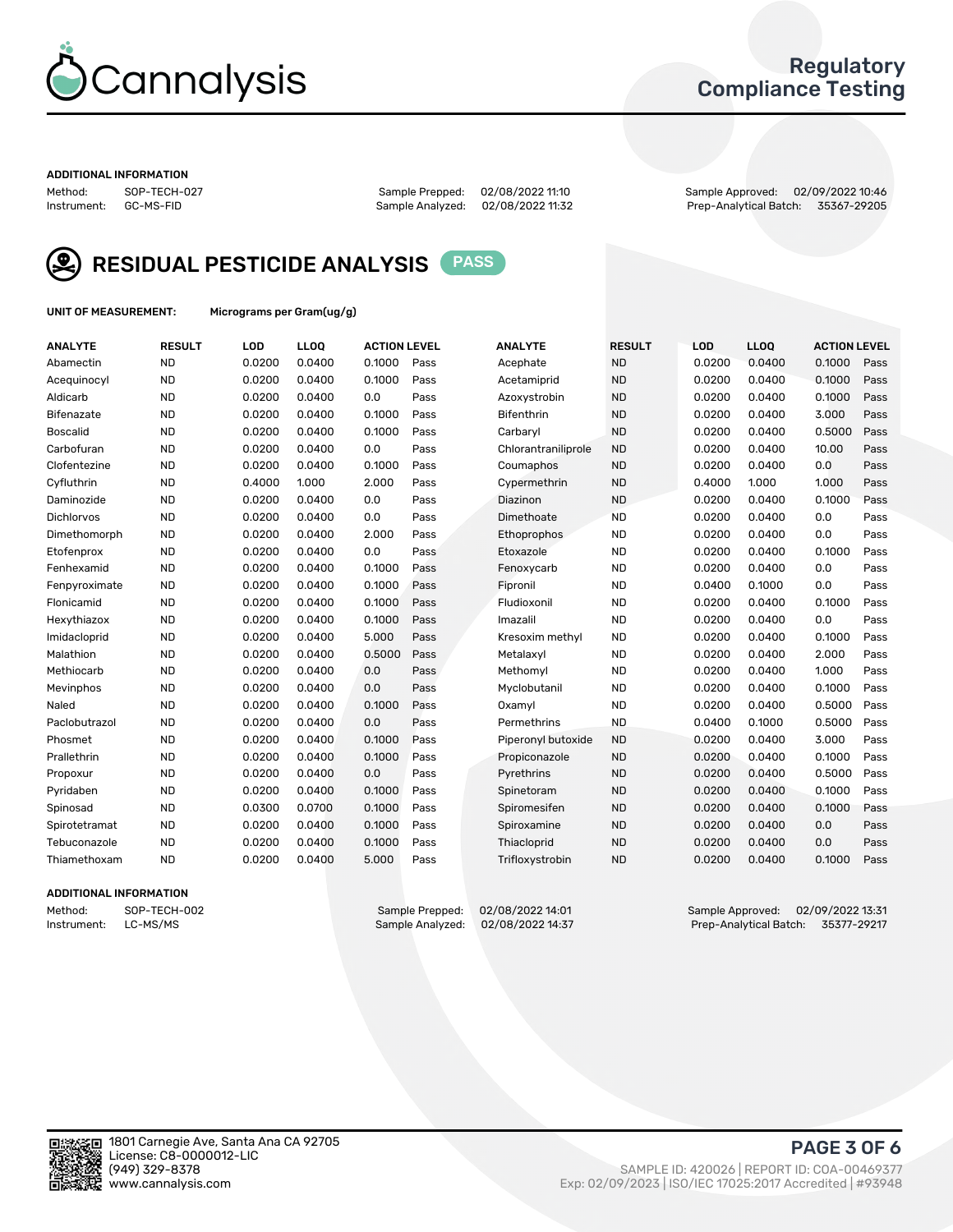

## RESIDUAL PESTICIDE GC ANALYSIS PASS

| UNIT OF MEASUREMENT: |               |        | Micrograms per Gram(ug/g) |                     |      |                |               |        |             |                     |      |
|----------------------|---------------|--------|---------------------------|---------------------|------|----------------|---------------|--------|-------------|---------------------|------|
| <b>ANALYTE</b>       | <b>RESULT</b> | LOD    | LLOO                      | <b>ACTION LEVEL</b> |      | <b>ANALYTE</b> | <b>RESULT</b> | LOD    | <b>LLOO</b> | <b>ACTION LEVEL</b> |      |
| Captan               | <b>ND</b>     | 0.1000 | 0.2000                    | 0.7000              | Pass | Chlordane      | <b>ND</b>     | 0.0109 | 0.0136      | 0.0                 | Pass |
| Methyl parathion     | ND            | 0.0400 | 0.1000                    | 0.0                 | Pass | <b>PCNB</b>    | <b>ND</b>     | 0.0200 | 0.0400      | 0.1000              | Pass |
| Chlorfenapyr         | <b>ND</b>     | 0.0800 | 0.1000                    | 0.0                 | Pass | Chlorpyrifos   | <b>ND</b>     | 0.0800 | 0.1000      | 0.0                 | Pass |
|                      |               |        |                           |                     |      |                |               |        |             |                     |      |

## ADDITIONAL INFORMATION

| - Method:            | SUP-TECH-010 | Sample Prepped: UZ/U8/ZUZZ 14:U1  | Sample Approved: U2/U9/2022 T1:42  |  |
|----------------------|--------------|-----------------------------------|------------------------------------|--|
| Instrument: GC-MS/MS |              | Sample Analyzed: 02/08/2022 14:38 | Prep-Analytical Batch: 35378-29219 |  |
|                      |              |                                   |                                    |  |

Method: SOP-TECH-010 Sample Prepped: 02/08/2022 14:01 Sample Approved: 02/09/2022 11:42



UNIT OF MEASUREMENT: Micrograms per Gram(ug/g)

| <b>ANALYTE</b>       | <b>RESULT</b> | LOD    | <b>LLOO</b> | <b>ACTION LEVEL</b> |      | <b>ANALYTE</b>     | <b>RESULT</b>                                                               | <b>LOD</b> | <b>LLOO</b> | <b>ACTION LEVEL</b> |      |
|----------------------|---------------|--------|-------------|---------------------|------|--------------------|-----------------------------------------------------------------------------|------------|-------------|---------------------|------|
| Acetone              | <b>ND</b>     | 50.00  | 100.0       | 5000                | Pass | Acetonitrile       | <b>ND</b>                                                                   | 50.00      | 100.0       | 410.0               | Pass |
| Benzene              | <b>ND</b>     | 0.5000 | 1.000       | 1.000               | Pass | <b>Butane</b>      | <lloo< td=""><td>50.00</td><td>100.0</td><td>5000</td><td>Pass</td></lloo<> | 50.00      | 100.0       | 5000                | Pass |
| Chloroform           | <b>ND</b>     | 0.5000 | 1.000       | 1.000               | Pass | Ethanol            | <b>ND</b>                                                                   | 50.00      | 100.0       | 5000                | Pass |
| <b>Ethyl Acetate</b> | <b>ND</b>     | 50.00  | 100.0       | 5000                | Pass | <b>Ethyl Ether</b> | <b>ND</b>                                                                   | 50.00      | 100.0       | 5000                | Pass |
| Ethylene oxide       | <b>ND</b>     | 0.5000 | 1.000       | 1.000               | Pass | Heptane            | <b>ND</b>                                                                   | 50.00      | 100.0       | 5000                | Pass |
| Hexane               | <b>ND</b>     | 50.00  | 100.0       | 290.0               | Pass | Isopropyl Alcohol  | <b>ND</b>                                                                   | 50.00      | 100.0       | 5000                | Pass |
| Methanol             | <b>ND</b>     | 50.00  | 100.0       | 3000                | Pass | Methylene chloride | <b>ND</b>                                                                   | 0.5000     | 1.000       | 1.000               | Pass |
| Pentane              | <b>ND</b>     | 50.00  | 100.0       | 5000                | Pass | Propane            | <b>ND</b>                                                                   | 50.00      | 200.0       | 5000                | Pass |
| Toluene              | <b>ND</b>     | 50.00  | 100.0       | 890.0               | Pass | Xvlenes            | <b>ND</b>                                                                   | 50.08      | 100.0       | 2170                | Pass |
| Trichloroethylene    | <b>ND</b>     | 0.5000 | 1.000       | 1.000               | Pass | 1.2-Dichloroethane | <b>ND</b>                                                                   | 0.5000     | 1.000       | 1.000               | Pass |

#### ADDITIONAL INFORMATION

Method: SOP-TECH-021 Sample Prepped: 02/08/2022 11:28 Sample Approved: 02/09/2022 13:55<br>Instrument: HS-GC-MS/FID Sample Analyzed: 02/08/2022 13:02 Prep-Analytical Batch: 35368-29209

Prep-Analytical Batch: 35368-29209



UNIT OF MEASUREMENT: Cycle Threshold (Ct)

| <b>ANALYTE</b>                        | <b>RESULT</b>                 | LOD   | <b>LLOO</b> |                 | <b>ACTION LEVEL</b> | <b>ANALYTE</b> | <b>RESULT</b>    | LOD   | LL <sub>00</sub> |     | <b>ACTION LEVEL</b> |
|---------------------------------------|-------------------------------|-------|-------------|-----------------|---------------------|----------------|------------------|-------|------------------|-----|---------------------|
| A.fumigatus                           | <b>ND</b>                     | 33.00 | 0.0         | 0.0             | Pass                | A. flavus      | <b>ND</b>        | 33.00 | 0.0              | 0.0 | Pass                |
| A. niger                              | <b>ND</b>                     | 33.00 | 0.0         | 0.0             | Pass                | A. terreus     | <b>ND</b>        | 33.00 | 0.0              | 0.0 | Pass                |
| <b>STEC</b>                           | <b>ND</b>                     | 33.00 | 0.0         | 0.0             | Pass                | Salmonella spp | <b>ND</b>        | 33.00 | 0.0              | 0.0 | Pass                |
|                                       | <b>ADDITIONAL INFORMATION</b> |       |             |                 |                     |                |                  |       |                  |     |                     |
| SOP-TECH-016, SOP-TECH-022<br>Method: |                               |       |             | Sample Prepped: | 02/09/2022 09:17    |                | Sample Approved: |       | 02/09/2022 14:45 |     |                     |

Instrument: qPCR Sample Analyzed: 02/09/2022 11:37 Prep-Analytical Batch: 35382-29230

PAGE 4 OF 6

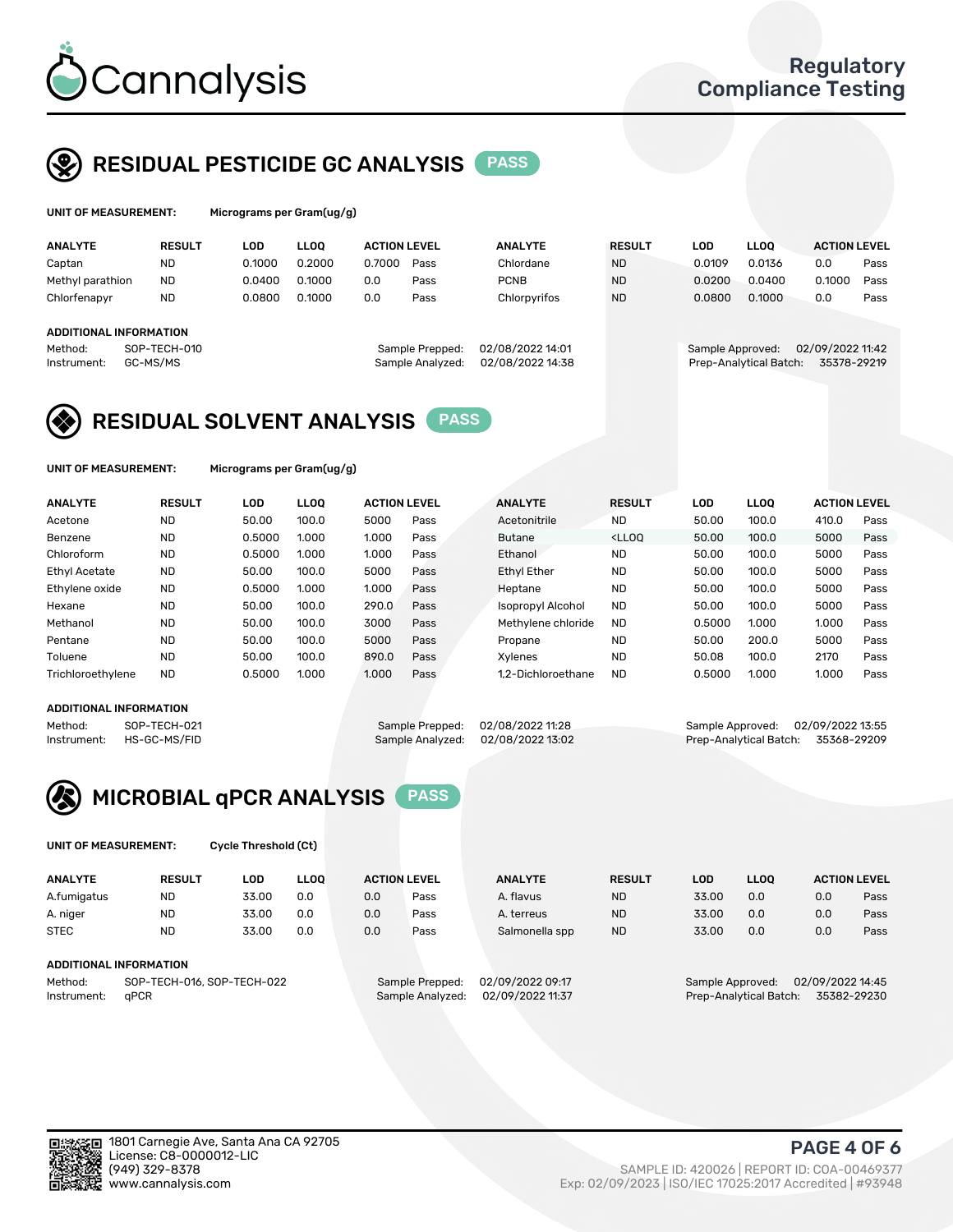



UNIT OF MEASUREMENT: Micrograms per Gram(ug/g)

| <b>ANALYTE</b>                                                                                                                                                   | <b>RESULT</b>                                                                                                                                                               | LOD    | <b>LLOO</b> | <b>ACTION LEVEL</b> |      | <b>ANALYTE</b> | <b>RESULT</b>                                                                   | <b>LOD</b>       | <b>LLOO</b>            | <b>ACTION LEVEL</b>             |      |
|------------------------------------------------------------------------------------------------------------------------------------------------------------------|-----------------------------------------------------------------------------------------------------------------------------------------------------------------------------|--------|-------------|---------------------|------|----------------|---------------------------------------------------------------------------------|------------------|------------------------|---------------------------------|------|
| Arsenic                                                                                                                                                          | <b>ND</b>                                                                                                                                                                   | 0.0120 | 0.1000      | 0.2000              | Pass | Cadmium        | <lloo< th=""><th>0.0072</th><th>0.0500</th><th>0.2000</th><th>Pass</th></lloo<> | 0.0072           | 0.0500                 | 0.2000                          | Pass |
| Lead                                                                                                                                                             | <lloo< th=""><th>0.0068</th><th>0.0500</th><th>0.5000</th><th>Pass</th><th>Mercury</th><th><b>ND</b></th><th>0.0060</th><th>0.0500</th><th>0.1000</th><th>Pass</th></lloo<> | 0.0068 | 0.0500      | 0.5000              | Pass | Mercury        | <b>ND</b>                                                                       | 0.0060           | 0.0500                 | 0.1000                          | Pass |
| <b>ADDITIONAL INFORMATION</b><br>02/08/2022 15:00<br>SOP-TECH-013<br>Sample Prepped:<br>Method:<br>02/08/2022 15:54<br>ICP-MS<br>Sample Analyzed:<br>Instrument: |                                                                                                                                                                             |        |             |                     |      |                |                                                                                 | Sample Approved: | Prep-Analytical Batch: | 02/09/2022 09:57<br>35384-29220 |      |
|                                                                                                                                                                  | <b>MYCOTOXINS ANALYSIS</b>                                                                                                                                                  |        |             |                     |      |                |                                                                                 |                  |                        |                                 |      |

UNIT OF MEASUREMENT: Micrograms per Kilogram(ug/kg)

| <b>ANALYTE</b>          | <b>RESULT</b> | LOD   | <b>LLOO</b> | <b>ACTION LEVEL</b> |      | <b>ANALYTE</b> | <b>RESULT</b> | LOD   | <b>LLOO</b> | <b>ACTION LEVEL</b> |      |  |
|-------------------------|---------------|-------|-------------|---------------------|------|----------------|---------------|-------|-------------|---------------------|------|--|
| Aflatoxin B1            | <b>ND</b>     | 1.000 | 2.000       |                     | N/A  | Aflatoxin B2   | <b>ND</b>     | 2.000 | 5.000       |                     | N/A  |  |
| Aflatoxin G1            | <b>ND</b>     | 2.000 | 5.000       |                     | N/A  | Aflatoxin G2   | <b>ND</b>     | 2.000 | 5.000       |                     | N/A  |  |
| <b>Total Aflatoxins</b> | <b>ND</b>     | 10.00 | 14.00       | 20.00               | Pass | Ochratoxin A   | <b>ND</b>     | 1.000 | 2.000       | 20.00               | Pass |  |
|                         |               |       |             |                     |      |                |               |       |             |                     |      |  |
| ABBITIONAL INFORMATION  |               |       |             |                     |      |                |               |       |             |                     |      |  |

#### ADDITIONAL INFORMATION

Method: SOP-TECH-020 Sample Prepped: 02/08/2022 11:32 Sample Approved: 02/09/2022 12:55 Instrument: LC-MS/MS Sample Analyzed: 02/08/2022 14:38 Prep-Analytical Batch: 35374-29218

# FILTH & FOREIGN MATERIAL ANALYSIS PASS

UNIT OF MEASUREMENT: Filth and Foreign Matter (%, #/3g)

| <b>ANALYTE</b>                                              | <b>RESULT</b>          | LOD | LLOO | <b>ACTION LEVEL</b> |                                     | <b>ANALYTE</b>                       | <b>RESULT</b>                                                                 | LOD | <b>LLOO</b> | <b>ACTION LEVEL</b> |      |
|-------------------------------------------------------------|------------------------|-----|------|---------------------|-------------------------------------|--------------------------------------|-------------------------------------------------------------------------------|-----|-------------|---------------------|------|
| IF RH ME                                                    | <b>ND</b>              | 0.0 | 0.0  | 1.000               | Pass                                | <b>IFM</b>                           | <b>ND</b>                                                                     | 0.0 | 0.0         | 25.00               | Pass |
| Mold                                                        | <b>ND</b>              | 0.0 | 0.0  | 25.00               | Pass                                | <b>SSCD</b>                          | <b>ND</b>                                                                     | 0.0 | 0.0         | 25.00               | Pass |
|                                                             | ADDITIONAL INFORMATION |     |      |                     |                                     |                                      |                                                                               |     |             |                     |      |
| Method:<br>SOP-TECH-009<br>Instrument:<br>Visual Inspection |                        |     |      |                     | Sample Prepped:<br>Sample Analyzed: | 02/08/2022 11:42<br>02/08/2022 11:42 | 02/08/2022 11:43<br>Sample Approved:<br>35379-29207<br>Prep-Analytical Batch: |     |             |                     |      |